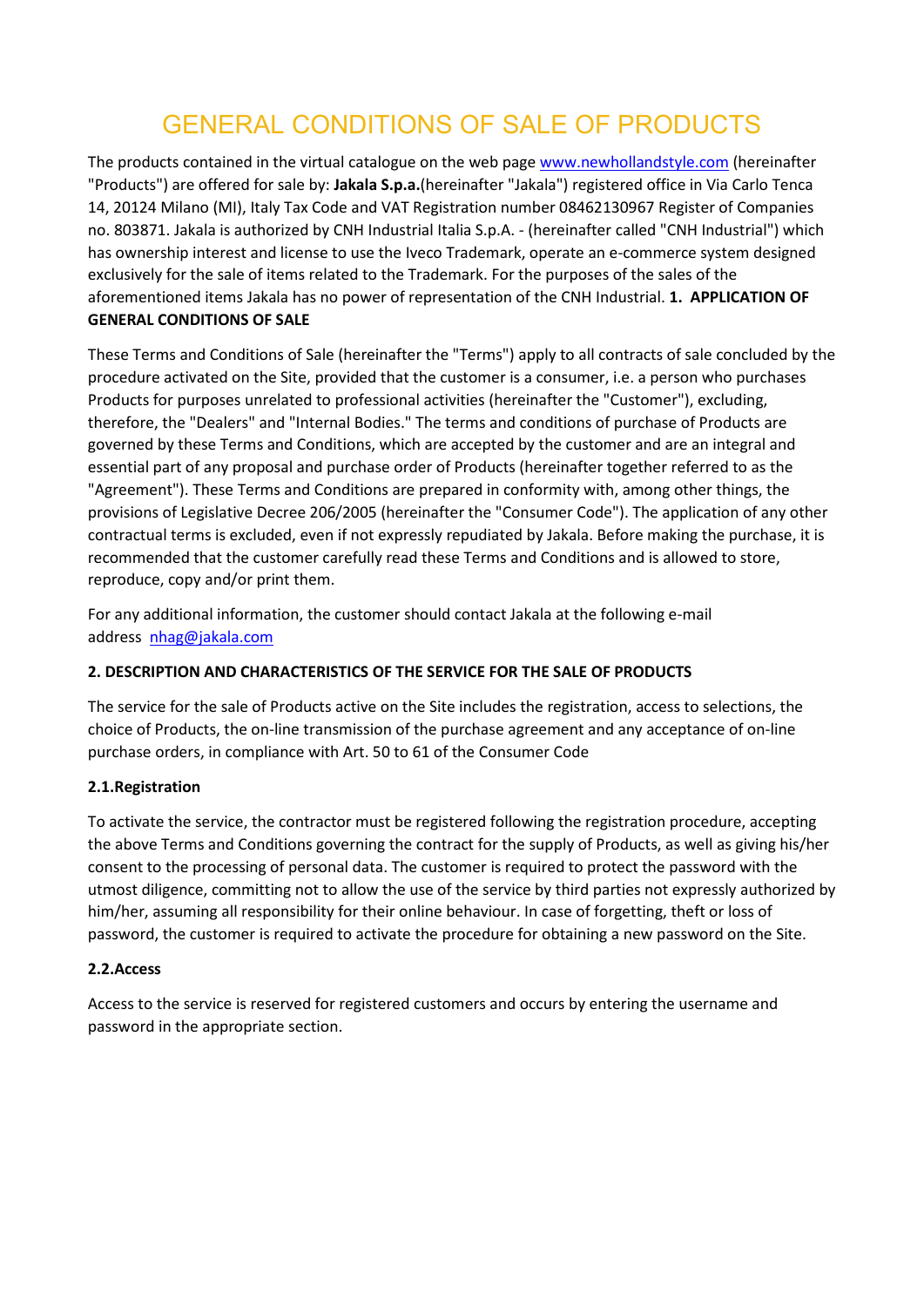#### **2.3. Purchase Order and acceptance of the Terms and Conditions**

The customer may purchase only the products displayed at [www.newhollandstyle.com](http://www.newhollandstyle.com/da/) at the time the order is made, as described in the relevant information sheets.

1. Each purchase order at Jakala must contain clear indications about the Product code, its description, quantity, address, the recipient's name and a valid telephone number, necessary to complete the delivery. The ordering process used on the Site includes the ability to detect and correct errors in data entry prior to the placing of the purchase order. The purchase order sent by the Customer constitutes a binding contractual offer for the customer in accordance with Art. 1326 of the Civil Code and, therefore, can not be changed or revoked by the Customer without prejudice to art. 8. By placing an order in the manner foreseen, the Customer declares to have read all the information provided during the purchase procedure and to accept the Terms and Conditions and terms of payment transcribed below.

**The contract stipulated between Jakala and the Customer shall be concluded with the acceptance by Jakala which shall be formalized by e-mail within one business day following the receipt of the order, except in the case of payment by bank transfer, in which the contract is concluded with the confirmation of payment by Jakala via email.** Jakala will send the customer an order confirmation via email to the address indicated in the registration. Jakala reserves the right, for any valid reason, to refuse the order. In the case of non-acceptance of the order, Jakala must send a communication to the customer within the next day.

This confirmation message will include Date and Time of receipt of the order and a "Customer Order Number" to be used in any further communication with Jakala. The message will include all data entered by the customer, who agrees to verify its correctness and to communicate any corrections, according to the procedure described in this document.

It will also be available to view the pro-forma invoice on the website corresponding to the order which has just been made and confirmed. In case of payment by bank transfer, Jakala will send the Customer the confirmation of payment via e-mail to the address indicated in the registration. If after ten days of the creation of the order the transfer is not made, the order is cancelled.

The customer can also check the status of his/her order by accessing the dedicated web area entitled "My New Holland Store".

Jakala commits to ship the Products not later than four working days from the acceptance date of the order by Jakala, and to deliver free of carriage within five additional business days. It is understood that the execution of the order is subject to availability of products. In case of unavailability and/or non-acceptance of the Product, Jakala will promptly inform the customer to reimburse them for any sums already paid. In this case the customer is not entitled to other damages or compensation.

- 2. All prices on this site are understood as not including VAT. It is understood that Jakala is not required to provide any notice to customers in case of change in prices.
- 3. On the site [www.newhollandstyle.com](http://www.newhollandstyle.com/da/) the approximate amount of product available at time of order is displayed. Since the simultaneous access of many customers and the possibility of simultaneous "on line" orders affect product availability, Jakala does not guarantee the certainty of allocation of merchandise.
- 4. In the case of orders made by the customer, in quantities greater than those available on the website, which must in any case be made with commitment to purchase, Jakala reserves the right to refuse the order and to communicate the best methods and timing of delivery.
- 5. For certain products, subject to price promotions, Jakala reserves the right to accept orders by reducing their quantities, upon notice and acceptance by the Customer, failing which the order shall be deemed cancelled.
- 6. The Customer, once the online purchase process is complete, shall print or save an electronic copy, as well as keeping his/her own copy, of these terms and conditions, subject to the provisions of Legislative Decree 206/2005 concerning distance contracts .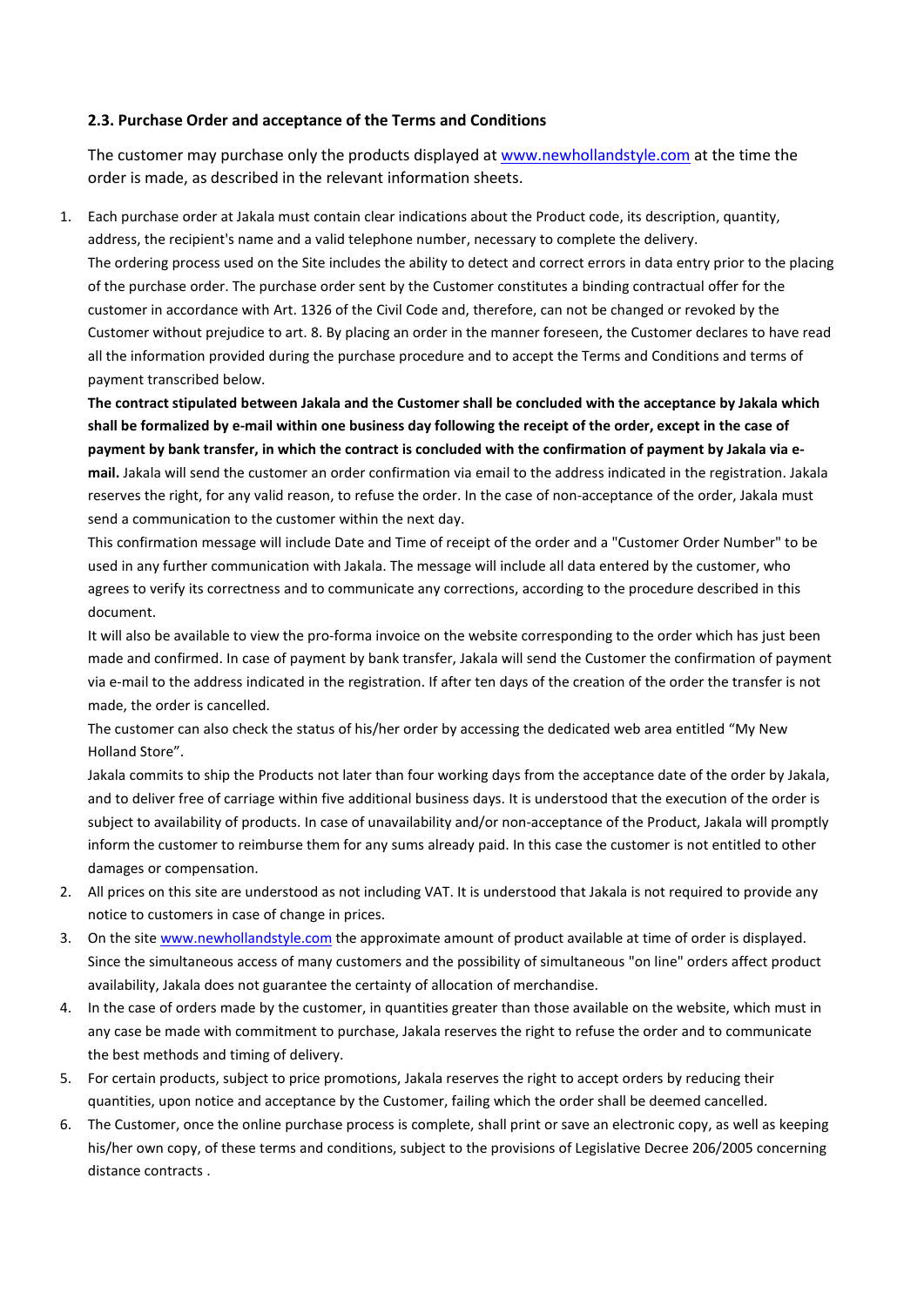7. The Customer is not entitled to any damages or compensation, nor any contractual or tort liability for direct or indirect damage to persons and/or property, caused by the non-acceptance, even partial, of an order.

# **2.4 Storage mode of the sales contract**

The Terms and Conditions will be archived on the Site, in the appropriate section (General Terms of Sale) and the Customer will be able to access it at any time by following the procedure for display on the Site

# **3. CHARACTERISTICS OF PRODUCTS**

The Products are shown on the website [www.newhollandstyle.com](http://www.newhollandstyle.com/da/) such that they correspond, insofar as possible, with the characteristics possessed, it being understood that Jakala does not guarantee an exact match to the reality of the images and colours as they appear on the monitor of the Customer; they are not binding and are subject to change at any time, as it is understood that the picture accompanying the description of a product can not be perfectly representative of its characteristics, and may differ in colour, size, and accessories present in the picture. The technical information included on the site and other characteristics such as size, compatibility or colour faithfully reproduce those of the manufacturers of goods.

Jakala therefore reserves the right to change the technical information of Products to match those provided by the manufacturer, without needing to provide any notice, provided that, in the case that the customer was misled by the above information, he/she may exercise the right of withdrawal set forth in Art. 8. The Products will be sold by Jakala complete with warranty provided by the Suppliers of the Products themselves. The products shown on the site can be purchased until stocks are exhausted, it being understood that Jakala reserves the right, at any time, to not make available certain products and/or to modify their characteristics. Jakala also reserves the right to update, at any time and without notice, the website [www.newhollandstyle.com,](http://www.newhollandstyle.com/da/) eliminating certain products and/or adding new ones. All Customers have the right to request, from Jakala, the minimum quantities indicated for each product in the catalogue, further customization of the Products themselves, according to the guidelines listed on the site, which Jakala commits to perform with an increase of the Final Price of the Price List, from time to time given to the customer in advance.

# **4. PRICES OF PRODUCTS**

The price of Products is that resulting from the Price List published on the Site the day of the transmission of the order by the Customer and before the order is transmitted. The Final Price includes standard packaging, marking/labelling, and the holographic sticker, thus excluding any customization required by the Customer, postage costs and the costs of any special packaging, which will be charged to the Customer. For the EU countries, the Principality of Monaco and the Isle of Man, the Final Price will include VAT, the rate of which is determined in relation to the type of Product. The prices of Products posted on the Site are always shown not including:

a) delivery costs (i.e. shipping charges), which depend on the weight and place of delivery; b) cost of any customisation of Products (where permitted); c) costs of any packaging and/or special packaging (if allowed). All these costs (delivery, personalization and special packing/packaging materials), not included in the prices of Products posted on the Site, shall be separately listed in the order summary and confirmed in the e-mail of acceptance by Jakala as in Art. 2.3.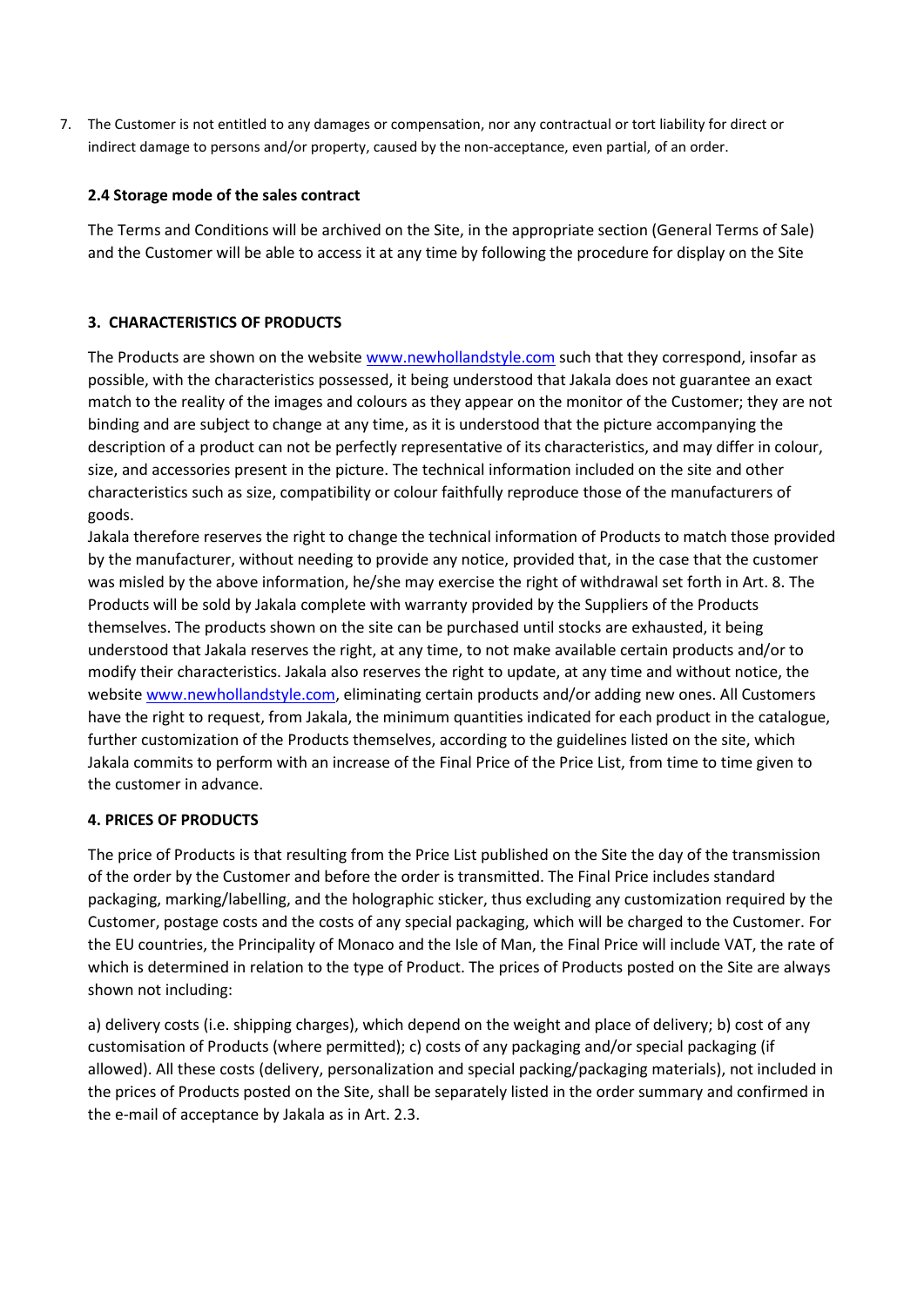In addition, for deliveries to be made in Other States, in Campione d'Italia, Livigno, the Channel Islands and the Canary Islands, the prices of products posted on the website [www.newhollandstyle.com](http://www.newhollandstyle.com/da/) are always not including: a) any sales fees and/or taxes b) any customs fees and/or taxes c) any other tax and/or charge applicable to the delivery of Products ordered. The Customer will be responsible for paying all taxes and customs duties applicable in the country of delivery of the Products ordered. Any and all charges or costs relating to the clearance through customs of the Products delivered will remain the sole responsibility of the recipient of the delivery. For any information on the amount of taxes and customs fees and customs clearance in Other States and Campione d'Italia, Livigno, the Channel Islands and the Canary Islands, it is recommended that the Customer contact the Customs office of jurisdiction

[\(www.agenziadogane.it/index.htm\)](http://www.newhollandstyle.com/web/www.agenziadogane.it/index.html). Notwithstanding the foregoing, Jakala reserves the right to modify the Price List and any discounts published on the Site at any time.

# **5. METHOD OF PAYMENT**

The payment of the price of the Products ordered must be paid in advance of and can be made by credit card (Mastercard or Visa), bank transfer and PayPal.

#### **5.1 Payment by credit card and Paypal**

In case of purchase of the goods and payment by credit card or Paypal, together with the conclusion of the online transaction, the reference bank authorizes and debits only the amount of the purchase on the credit card of the Customer at the time of the actual sending of the ordered goods. Payment must be made online, in full, at the time of transmission of the purchase order. As a result, the Customer will be required to provide the details of the transaction in the purchase order and the charge request for the corresponding amount will be transmitted only once the order is completed. The transaction data sent during the transmission of the purchase order are not accessible to JK, nor to CNH Industrial Group, nor to third parties and are received on secure SETEFI servers (protected against unauthorized access), which they process payments on behalf of JK. When JK receives confirmation of payment, we will proceed with the preparation, confirmation and execution of the purchase order. In case of refusal by JK, the same will ask for the cancellation of the transaction and at the same time the release of the amount in question. The timing of release for some types of cards depend exclusively on the banking system and can reach their natural expiry date (24 days from the authorization date). Once requested the cancellation of the transaction, JK shall in no case be held responsible for any direct or indirect damage caused by the delay in the failure to release the amount committed by the banking system. JK reserves the right to request further information from the Customer (for example, landline number) or to send copies of documents proving the ownership of the card used. In the absence of the required documentation, JK reserves the right not to accept the order.

#### **6. SECURITY OF TRANSACTIONS**

The on-line transactions by credit card are made directly on site at the bank, through a Secure Server adopting the SSL security system (Secure Socket Layer). This protocol, Verisign certificate, allows you to communicate in a method designed to prevent the interception, alteration or falsification of information. Jakala is not aware of the credit card data used by its Customers. At no time during the purchase process is Jakala able to know Customer credit card information, as this data is typed directly on the site of the bank handling the transaction (with very high security systems); since there is no transmission of data, there is no possibility for this data to be intercepted. No Jakala data computer file contains or maintains such data. In no event can Jakala be held responsible for any fraudulent or illegal use of credit cards by a third party, at the time of payment of goods purchased on [www.newhollandstyle.com](http://www.newhollandstyle.com/da/)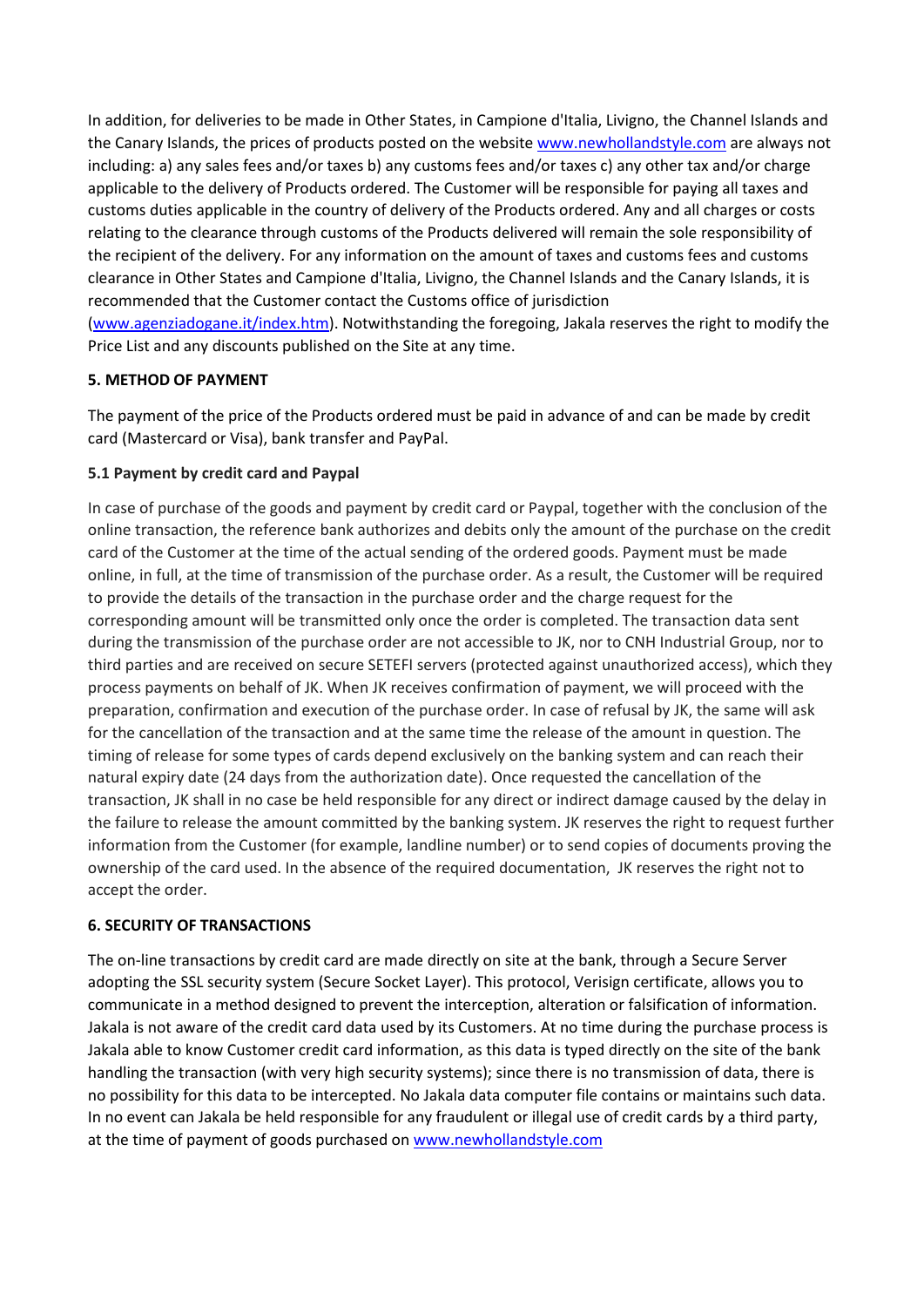#### **7. DELIVERY**

DELIVERY Pursuant to Art. 54 of the Consumer Code, the Products that are available in the Jakala warehouse will normally be delivered: (a) in Italy and in the EU States other than Italy, by the 10th working day following receipt of the order by Jakala and no later than the period specified by law from the receipt of payment by Jakala. Delivery will be made according to availability and practice of the courier, by means of specialist carrier, with special packaging/packing prepared by Jakala, to the address given by the Customer. The delivery times indicated by Jakala refer to the products present at its own warehouses and must be understood as not binding for Jakala, which can then confirm or change them, depending on its own needs. These could vary due to force majeure or because of traffic and road conditions in general or by act of the Authority. Products will be delivered, properly packed and/or packed by the shipper chosen by Jakala, to the address specified by the Customer at the time of transmission of the purchase order.

Upon receipt of the Products, the recipient shall immediately check that the Products correspond, also in number, to the Products ordered, provided that in case of discrepancy between the Products delivered with respect to the Products ordered, the customer can exercise the right of withdrawal referred to in Art. 8.

In case of delivery of Products not complying with the order placed by Customers, the latter shall have the right to cancel the order and receive a replacement product, without additional transportation costs, after an assessment of the items that are deemed non-compliant by Jakala.

The costs of shipping the non-conforming Product will be charged to the Customer.

The shipping charges indicated on the invoice will be calculated based on the weight of the goods (in accordance with the weight/volume ratio), the place of delivery of the products, and to the shipping type (standard / express) following the below tables, with insurance included.

The shipping costs indicated on the invoice are calculated based on the weight of the goods (according to the weight / volume ratio), the delivery location of the products and the shipping method (standard / express).

For STANDARD or EXPRESS shipping costs, please click here:

# <https://www.newhollandstyle.com/content/files/ShippingRates.pdf>

Jakala does not ship with Mail Boxes, and at locations that provide domiciliation services. For every order placed on the site, Jakala issues a delivery note for the material sent, valid also for the guarantee. For the issue of the delivery note, the data provided by the Customer at the time of the order shall be proof of the date. Following the shipping will follow the dispatch of the invoice to the e-mail address entered when registering on the site [www.newhollanstyle.com.](http://www.newhollandstyle.com/da/) Shipping costs are charged to the Customer and are shown explicitly at the time of order placement. The payment for goods by the Customer will be done using the method chosen when ordering. The delivery of ordered goods is understood as to the place of residence but not to the apartment floor. Upon delivery of the goods by the courier, the Customer is required to check: 1- that the number of packages delivered is the same as indicated on the waybill; 2 – that the packaging is not damaged or wet or otherwise altered. Jakala commits to replacing, free of charge and at their own expense, products damaged in transit, provided that in case of damaged packages, it will be the responsibility of the Customer to sign the corresponding delivery note, subject to enforce any liability of the courier and reintegrate immediately the amount that may be missing or damaged during transport, with a bill showing the following reason: free assignment in guarantee carriage paid (for transport of extremely fragile items Jakala will be obligated to warn Customers before delivery and invite them to sign the delivery note with reservation).Consequently, any external damage or the mismatch in the number of packages must be immediately reported to the courier who makes the delivery, rejecting the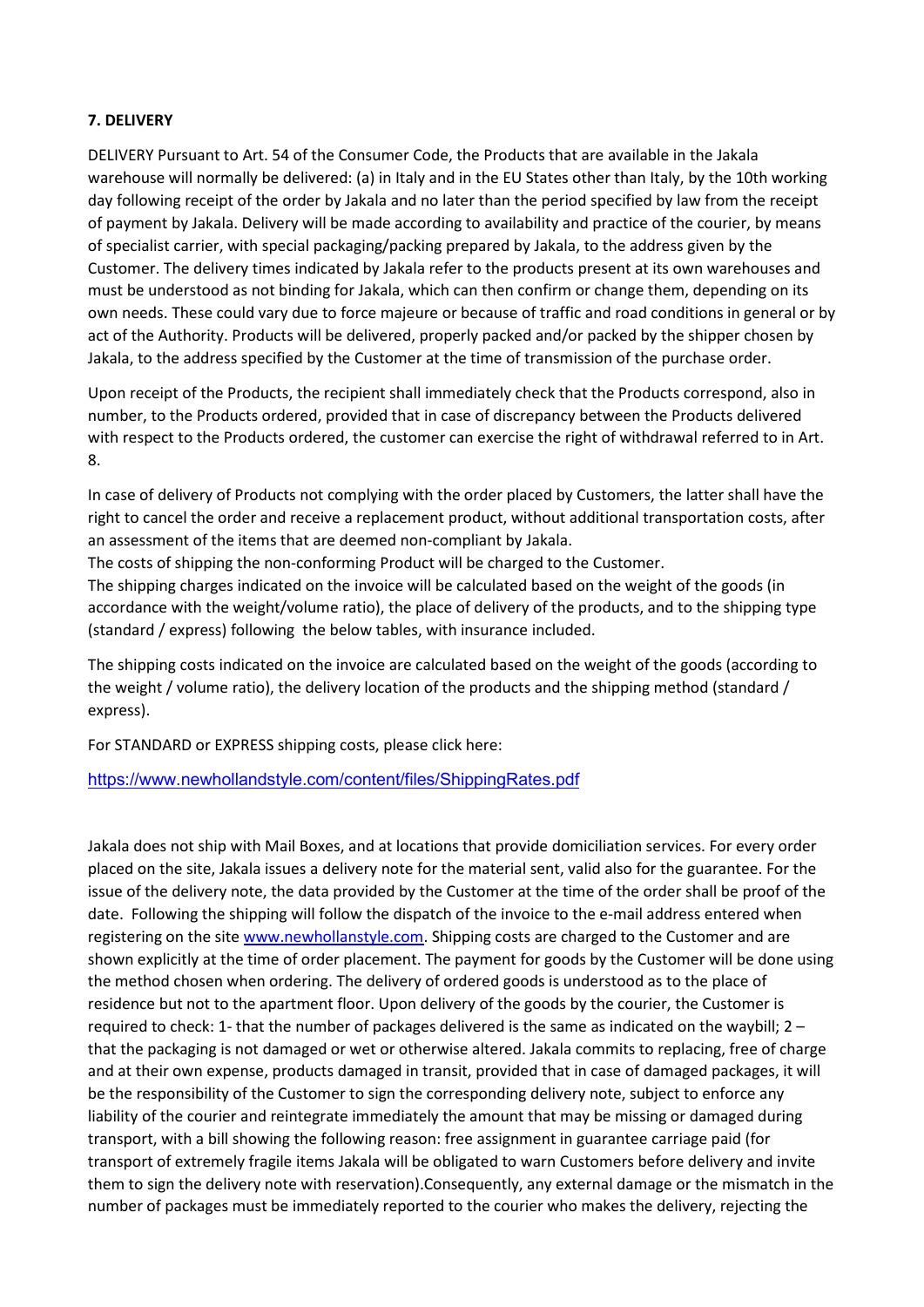goods and stating the reason or withdrawing it and adding the message "subject to control" on the appropriate accompanying document; all claims must then be reported immediately to the e-mail address [nhag@jakala.](mailto:nhag@serijakala.com)com Comand must be accompanied by photographs that certify the actual state of damage of the product. Once the courier slip is signed without objection about the condition of the packaging, the customer can not make any objection later. While the packaging is intact, the goods must be verified within eight days of receipt. Any damage or malfunction must be notified promptly by email to the above references. Any notification beyond these terms will not be taken into account. For each statement, the Customer assumes full responsibility for what is stated. In processing purchase orders of Customers, Jakala is committed to comply with the terms of Article 8 of the Agreement, which are to be considered as essential

#### **7.2. Pick in Store**

The order placed online can also be collected at the headquarters JK at the following address: Via Ferdinando Santi 1/2 Nichelino (TO) Italy. The customer can choose this option when he must enter the delivery address, selecting the "pick in store" option. The preparation time of the order is 3 working days while the maximum withdrawal time is 2 weeks, since the customer has received confirmation via e-mail that the goods are ready. The times for picking up the goods are: 9.00-12.00 / 14.00-16.00. It is necessary that the customer communicate in advance to the customer service the date on which the goods will be collected by writing an email to : nhag@jakala.com For orders in which the "pick in store" option has been selected, no transport costs will be charged.

#### **8. RIGHT OF WITHDRAWAL**

Pursuant to Art. 64 et seq. of the Legislative Decree n. 206/2005, if the Customer is a consumer (ie a natural person who purchases the goods for purposes not related to his profession), has the right to withdraw from the purchase contract for any reason, without any penalty and without prejudice to the followed below:

1. To exercise this right, the Customer must link to his profile and, once logged in, start the online return procedure. . The Customer must complete a form in which he will specify the cause, the amount of the return and the bank details useful for the reimbursement. Once the return request has been completed and sent, the Consumer must proceed with the return of the unwanted product by inserting a copy of the automatically generated form in the package.

This right of withdrawal is considered valid for 30 days after the date of issue of the transport note. Once the product has been received and checked by JK, the customer will receive a refund on the bank details previously indicated or on the credit card or PayPal account used at the time of purchase. When the process has been completed, the status of the return will also be updated on the customer profile. JK undertakes to make the repayment by the tenth day of the month following the date of return. The customer, at his own risk and expense, must return to JK, at the above address, the items purchased intact and complete (including the original packaging) within 10 working days. For the sole purpose of the end of this period, the Products are considered returned when they have been delivered to the courier or post office.

2. In the event that the returned products are damaged during transport for delivery to JK, the latter will inform the Customer of such damage within the second business day following receipt of the Products, to enable him to inform his once the courier and discuss with him the question, at the same time, return the Products damaged during transport, at your own risk and at your own expense.

3. The right of withdrawal is subject to the following binding conditions: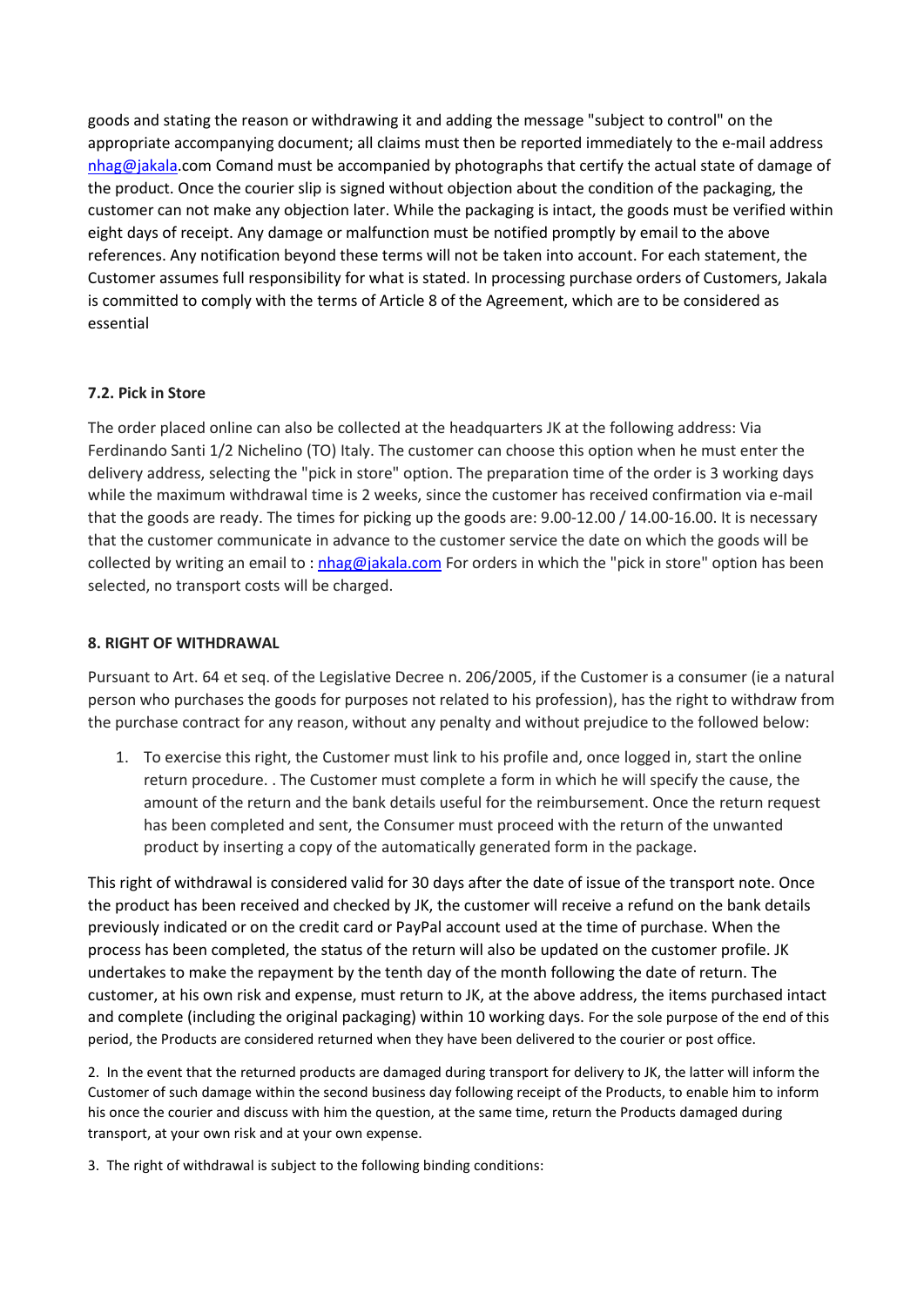1. This right applies to products purchased in their entirety; it is not possible to exercise the withdrawal only on part of the purchased product (for example accessories, software, peripherals, etc.);

2. In addition, if the Product is composed of different Products (kit or set of Products), the withdrawal will apply to the entire kit or set of Products and can not be exercised only for some components of the kit or set. The customized products are excluded from the right of withdrawal .

3. The goods purchased must be intact and returned in the original packaging, complete with all its parts (including packaging and any documentation and accessory equipment: manuals, parts, cables, etc.); to limit damage to the original package, it may be necessary, when possible, to place it in a second box; in any case you should avoid applying labels or adhesive tapes directly on the original packaging of the product;

4. the goods subjected to the exercise of the right of withdrawal must be returned in normal conditions, as it has been stored and used according to reasonable care: the used products that show signs of damage or dirt will not be accepted, and therefore can no longer be considered integral;

5. if the goods are damaged during transport, JK will notify the Customer within the second business day following receipt of the products, to allow him to promptly submit a complaint procedure against the courier chosen by him and request reimbursement of the value of the asset (if insured); in this case, the product will be made available to the customer for his return, simultaneously canceling the request for withdrawal;

6. JK is not responsible in any way for damage or theft / loss of goods returned by uninsured shipments;

7. The withdrawal does not apply to audiovisual products or sealed software, if the customer has opened the seal.

8. The withdrawal for incorrectly ordered product does not require replacement with the desired product. In the event of an error, the customer must send the product back, receive a refund, and eventually order the desired product.

The costs and risks of transport for the return of the asset are charged to the customer. The shipment, until the certificate of receipt in the warehouse of JK, is entirely at the customer's expense. The return of products damaged, deteriorated, dirty due to their use, with compromised integrity or lack of original accessories and equipment, will not be accepted by JK and will be returned to the sender with the payment of the transport costs. In case of forfeiture of the right of withdrawal, JK will return the goods purchased to the sender debiting the shipping costs.

#### **9. WARRANTY**

#### **9.1. Legal warranty**

Under Articles 128 to 135 of the Consumer Code, Jakala guarantees that the Products purchased online are free from defects and conform to what is stated in section 3. The Warranty on the Products is provided by the manufacturer in accordance with the applicable rules. Any defects or non-conformity of Products must be reported promptly by the Customer and within the terms of the law to the e-mail address: [nhag@jakala.com.](mailto:nhag@serijakala.com)

Failing this the Products shall be deemed accepted upon delivery. The above warranty provided by Jakala shall be void if: - the Product defect results from negligence or improper use or accidental event; - the failure of the Product results from normal wear and tear, oxidation or weathering;- the Customer, at the conclusion of the contract of sale, was aware of the defect in the Product or could not have ignored it with ordinary diligence;- the Product has been dismantled, tampered with, and/or repaired.

#### **9.1. Factory Warranty**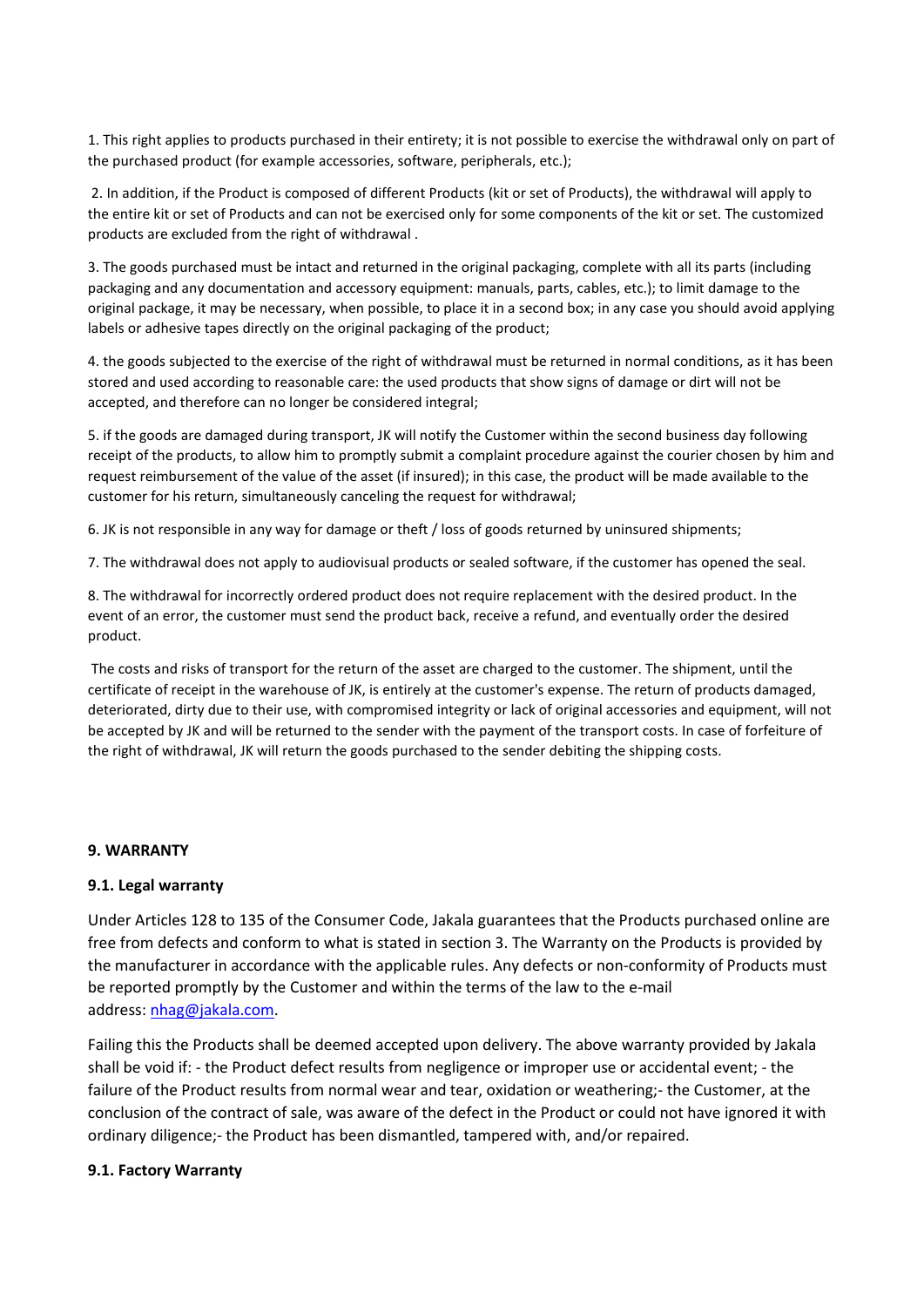In addition to the legal warranty referred to in Art. 9.1., certain Products may be assisted by a commercial warranty of the manufacturer (factory warranty), which may be included in the packaging of the Product, for the duration and terms and conditions written on its warranty certificate.

# **10. LIABILITY FOR PRODUCT**

In its capacity as vender, Jakala is responsible for damages caused by Products in accordance with Articles 114 to 127 of the Consumer Code, provided that, in its capacity as seller, Jakala may be released from liability by indicating the name of the manufacturer.

# **11. AFTER SALES SERVICE**

If the Customer finds irregularities with respect to his/her order (delivery of wrong items, defective products, lack of products, etc.), is not satisfied with the service provided or would like information on Products, s/he can contact Customer Service at the following e-mail: [nhag@jakala.com.](mailto:nhag@serijakala.com)

For this purpose it is necessary that the Customer always provide the order number and the identification code of the Products.

# **12. PRIVACY**

Pursuant to Art. 13 of Legislative Decree No. 193 of 2003 (Code for the Protection of Personal Data), Jakala informs that the processing of data provided by the Customer during registration at this Web Site is geared towards the provision of services offered on the site itself, the sale of Products and the activation of an information service. In the event of missing data, the activities indicated will not be successful. Jakala commits to acquiring the personal data in accordance with regulations in force regarding the protection of personal data and confer it for processing, always in accordance with regulations in force, to the CNH Industrial which, while respecting the regulations on the protection of personal data, will make it available to Jakala, which acquires responsibility for carrying out the aforementioned activities. The data controller is CNH Industrial Purchasing Ltd in the person delegated by the Board of Directors. Responsible for processing is Jakala, in the person of the legal representative at Jakala S.p.a., Via Carlo Tenca 14, 20124 Milano (MI), Italy. In relation to the processing of personal data, the Customer may at any time directly exercise their rights under Art. 7 of Legislative Decree No. 193 of 2003 (hereinafter the "Code for the Protection of Personal Data"), which is recalled here in full.

# **13. RIGHT OF ACCESS TO PERSONAL DATA AND OTHER RIGHTS**

The customer shall have the right to obtain confirmation as to whether or not personal data concerning him/her exist, regardless of their being already recorded, and communication of such data in intelligible form.

The customer shall have the right to be informed:

- a) of the source of the personal data;
- b) of the purposes and methods of the processing;

c) of the logic applied to the processing, if the latter is carried out with the help of electronic means;

d) of the identification data concerning data controller, data processors and the representative designated as per Article 5, paragraph 2 of the Personal data protection code;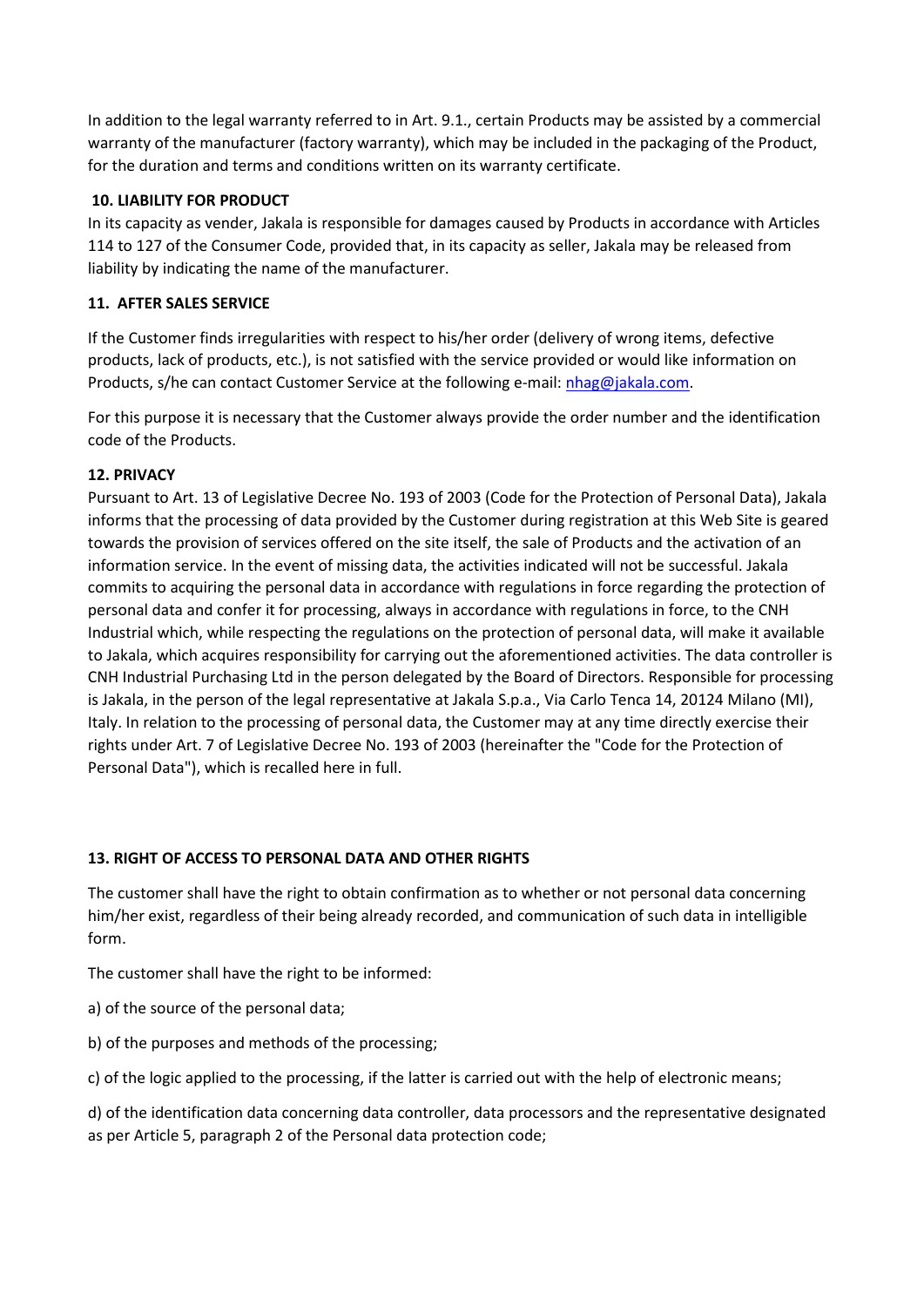e) of the entities or categories of entity to whom or which the personal data may be communicated and who or which may become familiar with said data in their capacity as designated representative(s) in the State's territory, data processor(s) or person(s) in charge of the processing.

The customer shall have the right to obtain:

a) updating, rectification or, where interested therein, integration of the data; b) erasure, anonymization or blocking of data that have been processed unlawfully, including data whose retention is unnecessary for the purposes for which they have been collected or subsequently processed; c) certification to the effect that the operations as per letters a) and b) have been notified, as also related to their contents,

to the entities to whom or which the data were communicated or disseminated, unless this requirement proves impossible or involves a manifestly disproportionate effort compared with the right that is to be protected. The customer shall have the right to object, in whole or in part: a) on legitimate grounds, to the processing of personal data concerning him/her, even though they are relevant to the purpose of the collection; b) to the processing of personal data concerning him/her, where it is carried out for the purpose of sending advertising materials or direct selling or else for the performance of market or commercial communication surveys.

The Customer has the right at all times to withdraw consent to the processing of personal data with a written communication to be sent to the registered office of Jakala. The Customer, who claims to have received the information pursuant to Art. 13 and his/her rights, pursuant to art. 7 of Legislative Decree no. 196/2003, has the right to access their data in the manner specified therein.

# **14. GENERAL PROVISIONS**

**14.1.** Any tolerances, even repeated, of violations or failures shall not constitute a precedent or undermine the validity of the disregarded clauses or other provisions of these Terms and Conditions.

**14.2.** If any provision of these Terms and Conditions is or becomes void or invalid at a later date, it is hereby determined that it will be interpreted in the sense in which it can retain some validity, although reduced with respect to the initial object, and in any case in the sense that it can have some effect. In any case, the nullity or invalidity of any provision of these Terms and Conditions shall not render invalid the Terms and Conditions in their other provisions and in their entirety.

# **15. APPLICABLE LAW AND JURISDICTION**

# **15.1. Applicable Law**

These Terms and Conditions and the contracts of sale concluded by the procedure activated on the Site are governed by Italian law, without prejudice to any inalienable rights of the Customer guaranteed by the overriding legislation of his/her country of residence.

The application of the Vienna Convention of 1980 on international sales is expressly excluded.

# **15.2. Court of Jurisdiction**

For any dispute concerning these Terms and/or contracts of sale concluded by the procedure activated on the Site, the following shall have exclusive jurisdiction:

- if the Customer has residence or domicile in the territory of the Italian State, the Court of the place of residence or domicile of the Customer, subject to the right of the Customer to sue Jakala before the Court of Turin.

- if the Customer has residence or domicile in the territory of a European Union Member State (other than Italy), the Court of residence or domicile of the Customer,

subject to the right of the Customer to sue Jakala before the Court of Turin.